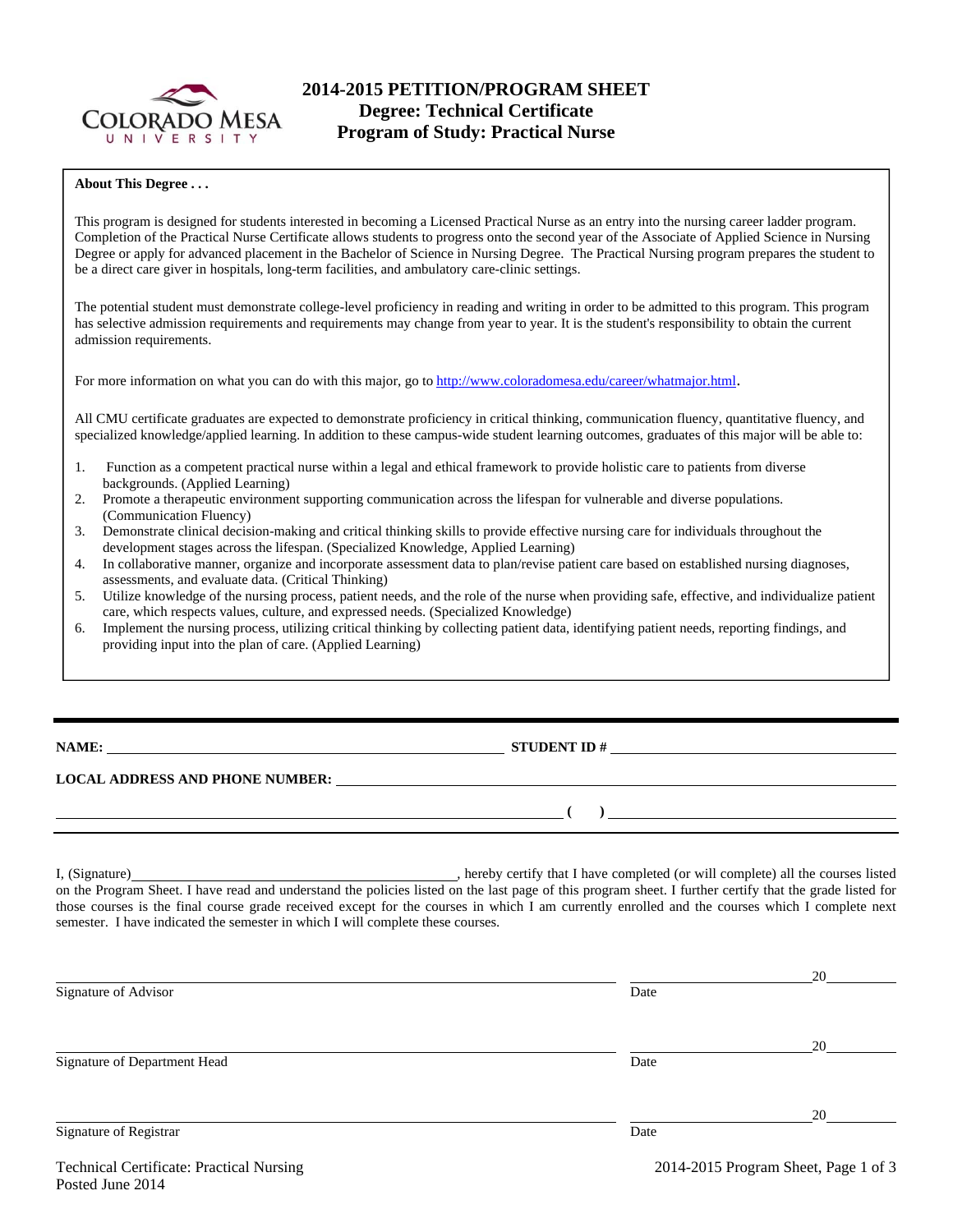**Students should work closely with a faculty advisor when selecting and scheduling courses prior to registration.** See the "Undergraduate Graduation Requirements" in the catalog for additional graduation information.

Degree Requirements:

- 2.00 cumulative GPA or higher in all CMU coursework
- Pre-collegiate courses (usually numbered below 100) cannot be used for graduation.
- 2.00 GPA or higher in all general education, prerequisite and nursing courses. Program sheets are for advising purposes only. Because a program may have requirements specific to the degree, check with your advisor for additional guidelines, including prerequisites, grade point averages, grades, exit examinations, and other expectations. It is the student's responsibility to be aware of, and follow, all guidelines for the degree being pursued. Any exceptions or substitutions must be approved by the faculty advisor and/or Department Head.
- A student must follow the CMU graduation requirements either from 1) the program sheet for the major in effect at the time the student officially declares a major; or 2) a program sheet for the major approved for a year subsequent to the year during which the student officially declares the major and is approved for the student by the department head. Because a program may have requirements specific to the degree, the student should check with the faculty advisor for additional criteria. It is the student's responsibility to be aware of, and follow, all requirements for the degree being pursued. Any exceptions or substitutions must be approved by the student's faculty advisor and Department Head.

| <b>GENERAL EDUCATION REQUIREMENTS (9 Semester Hours)</b>                    |        |                         |  |
|-----------------------------------------------------------------------------|--------|-------------------------|--|
| See the current catalog for a list of courses that fulfill the requirements |        |                         |  |
| below. If a course is on the general education list of options and a        |        |                         |  |
| requirement for your major, you must use it to fulfill the major            |        |                         |  |
| requirement and make a different selection within the general education     |        |                         |  |
| requirement.                                                                |        |                         |  |
| Course No Title                                                             |        | Sem.hrs Grade Term/Trns |  |
|                                                                             |        |                         |  |
| <b>Communication</b> (6 semester hours, must receive a grade of "C" or      |        |                         |  |
| better and must be completed or in the process of completion by March       |        |                         |  |
| 1 application deadline. "Late start" or "second module" classes             |        |                         |  |
| beginning after March 1 deadline do not count toward general education      |        |                         |  |
| classes.)                                                                   |        |                         |  |
|                                                                             |        |                         |  |
| <b>ENGL 111 English Composition</b>                                         | 3<br>3 |                         |  |
| ENGL 112*English Composition                                                |        |                         |  |
|                                                                             |        |                         |  |
| <b>History, Humanities, Social and Behavioral Sciences, Fine Arts,</b>      |        |                         |  |
| <b>Natural Sciences, Mathematics, or selected Applied Studies+</b>          |        |                         |  |
| <b>Courses</b> (3 semester hours)                                           |        |                         |  |
| **PSYC 233 Human Growth & Development 3                                     |        |                         |  |
|                                                                             |        |                         |  |
| <b>PREREQUISITES</b> (8 Semester Hours)                                     |        |                         |  |
| BIOL 209 Human Anat & Physiology I                                          | 3      |                         |  |
|                                                                             |        |                         |  |
| *Required by this program                                                   |        |                         |  |
| **This course is counted with the general education courses, but is a       |        |                         |  |
| prerequisite for the L.P.N. in Nursing program.                             |        |                         |  |

+Choose from HSCI 101, SPCH 101, SPCH 102

| Course No Title |                                          | Sem hrs Grade Term/Trns |
|-----------------|------------------------------------------|-------------------------|
|                 | BIOL 209L Human Anat & Physiology I Lab  |                         |
|                 | BIOL 210 Human Anat & Physiology II      |                         |
|                 | BIOL 210L Human Anat & Physiology II Lab |                         |

### **TECHNICAL CERTIFICATE IN PRACTICAL NURSING COURSE REQUIREMENTS** (31 Semester Hours)

| NURS 101 Pharmacology Calculations              |   |  |
|-------------------------------------------------|---|--|
| NURS 105L PN IV Certification                   |   |  |
| NURS 106 Fund Med Surg Concepts I               | 3 |  |
| NURS 106L Fund Med Surg Concepts I Lab          | 2 |  |
| NURS 107 Foundations of Nursing                 | 3 |  |
| NURS 107L Foundations of Nursing Lab            | 2 |  |
| NURS 109 Introduction to Mental Health          | 2 |  |
| NURS 109L Introduction to Mental Health         |   |  |
| Lab                                             |   |  |
| NURS 112 Basic Concepts of Pharmacology         | 2 |  |
| NURS 117 Nursing Care of Childbearing Family 2  |   |  |
| NURS 117L Nursing Care of Childbearing Family 1 |   |  |
| Lab                                             |   |  |
| NURS 118 Nursing Care of Children               | 2 |  |
| NURS 118L Nursing Care of Children Lab          |   |  |
| NURS 156 Socialization into Practical Nurs      |   |  |
| NURS 172 Fund Med Surg Concepts II              |   |  |
| NURS 172L Fund Med Surg Concepts II Lab         |   |  |